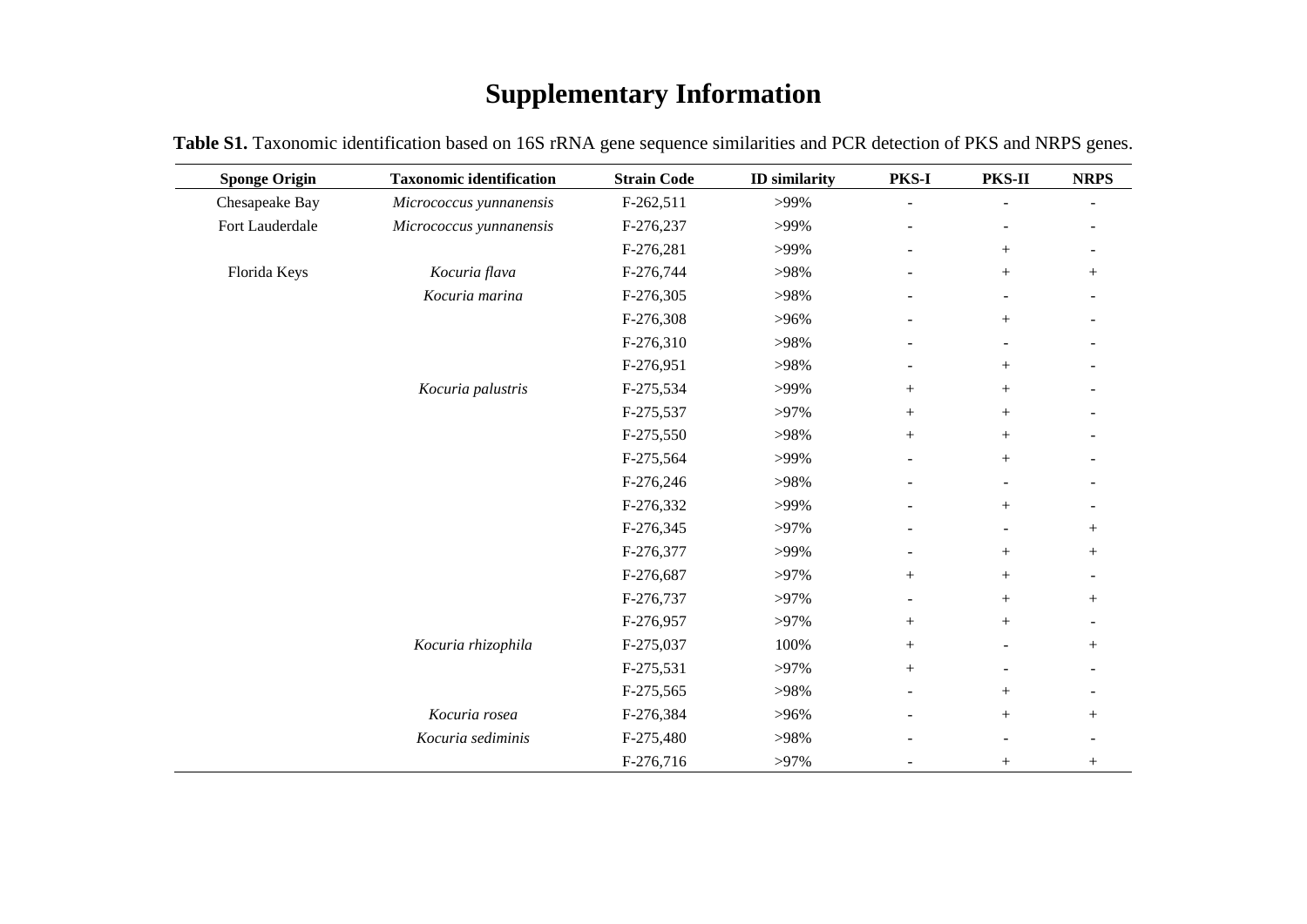| Kocuria turfanensis     | F-270,523 | $>99\%$ | ÷.                       |                          | $^{+}$                   |
|-------------------------|-----------|---------|--------------------------|--------------------------|--------------------------|
|                         | F-274,998 | >98%    | ٠                        | $\! + \!\!\!\!$          | $^{+}$                   |
|                         | F-275,015 | >98%    | -                        | $\! + \!\!\!\!$          | $^{+}$                   |
|                         | F-275,022 | >98%    | ۰                        | $\! + \!\!\!\!$          | $^{+}$                   |
|                         | F-275,029 | >99%    | ٠                        | $\! + \!\!\!\!$          | $^{+}$                   |
|                         | F-276,758 | $>97\%$ | $\overline{\phantom{0}}$ | $^{+}$                   | $^{+}$                   |
|                         | F-276,883 | >98%    | -                        | $\overline{\phantom{a}}$ | $^{+}$                   |
| Micrococcus yunnanensis | F-256,446 | 100%    | ۰                        | $^{+}$                   |                          |
|                         | F-270,487 | $>99\%$ | ٠                        | $\overline{\phantom{a}}$ |                          |
|                         | F-270,502 | $>99\%$ | $\overline{\phantom{0}}$ | $\overline{\phantom{a}}$ | $\overline{\phantom{a}}$ |
|                         | F-270,531 | $>99\%$ | $^{+}$                   | $\! + \!\!\!\!$          | $^{+}$                   |
|                         | F-275,023 | >99%    | ۰                        | $^{+}$                   | $\overline{\phantom{a}}$ |
|                         | F-275,490 | >99%    | ۰                        | $^{+}$                   | $\overline{\phantom{0}}$ |
|                         | F-275,503 | $>99\%$ | $^{+}$                   | $+$                      | $\overline{\phantom{a}}$ |
|                         | F-276,253 | $>99\%$ | $\overline{\phantom{0}}$ | $\overline{\phantom{a}}$ |                          |
|                         | F-276,380 | $>99\%$ | -                        | $\overline{\phantom{a}}$ | $^{+}$                   |
|                         | F-276,701 | $>99\%$ | ۰                        | $\! + \!\!\!\!$          |                          |
|                         | F-276,757 | $>97\%$ | -                        | $\overline{\phantom{0}}$ |                          |
|                         | F-276,961 | $>97\%$ | -                        | $^{+}$                   |                          |

**Table S1.** *Cont.*

+, positive detection of a PCR amplification product of the expected band size; -, no amplification product. Taxonomic identification and ID similarity: best match and similarity according to the EzTaxon server result.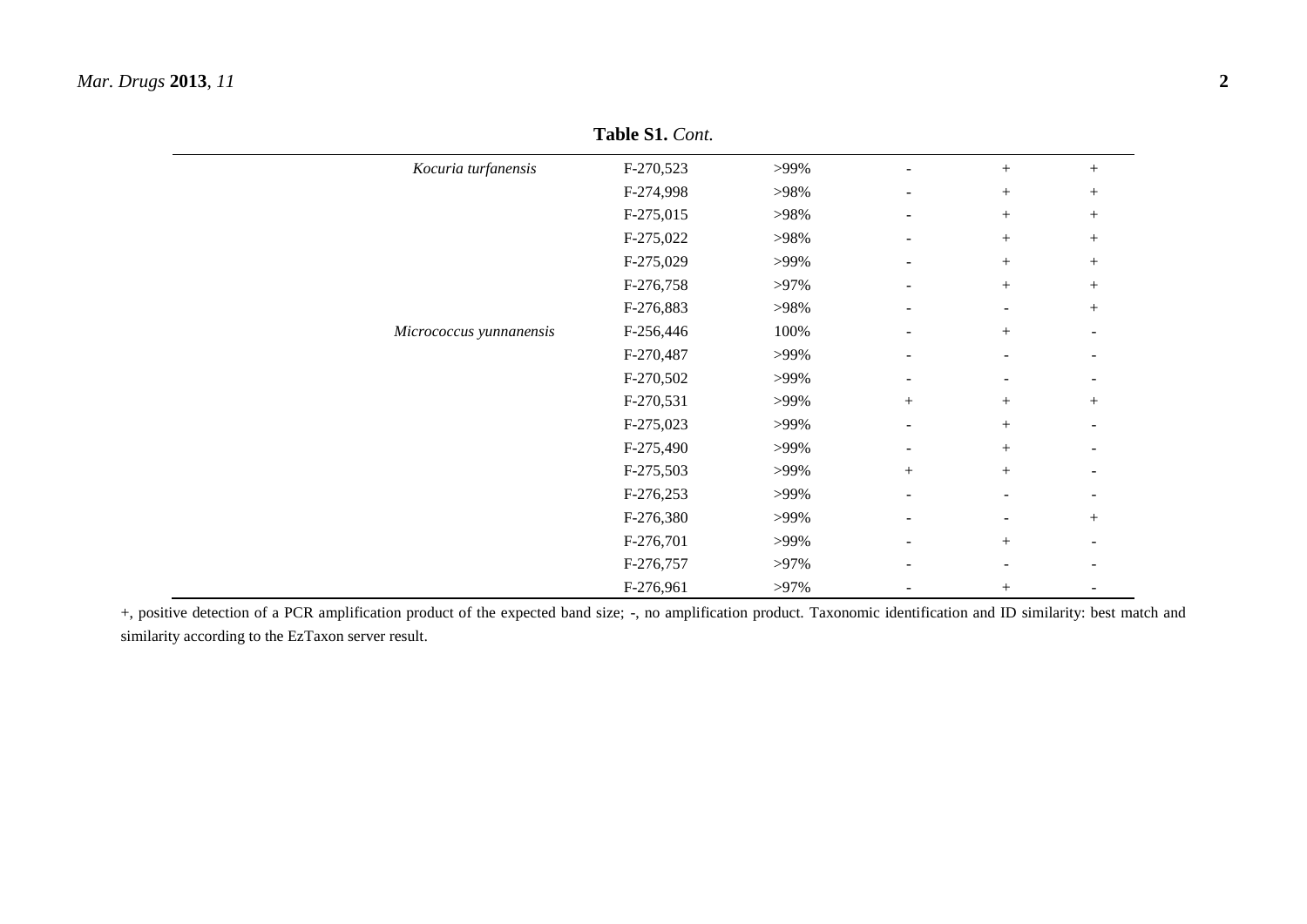| ID          | <b>Taxonomy</b>         | anteiso-C13:0 | iso-C14:0 | 14::0 | iso-C15:0 | anteiso-C15:0 | $iso-16:0$ | C16::0 | anteiso- $C17:1$ $\omega$ 9c | iso-C17:0 | anteiso-C17:0 |
|-------------|-------------------------|---------------|-----------|-------|-----------|---------------|------------|--------|------------------------------|-----------|---------------|
| $F-262,511$ | Micrococcus yunnanensis | 1.07          | 4.48      | 1.78  | 20.52     | 63.69         | 3.59       | 0.82   | 0.00                         | 0.00      | 1.85          |
| F-276,237   | Micrococcus yunnanensis | 2.09          | 1.90      | 0.69  | 23.38     | 66.85         | 2.14       | 1.01   | 0.00                         | 0.00      | 1.10          |
| F-276,281   | Micrococcus yunnanensis | 1.16          | 2.49      | 4.05  | 24.76     | 49.14         | 3.86       | 4.12   | 0.00                         | 0.85      | 4.45          |
| F-276,744   | Kocuria flava           | 0.48          | 2.99      | 2.02  | 14.78     | 63.21         | 2.70       | 2.06   | 1.45                         | 0.95      | 3.71          |
| F-276,305   | Kocuria marina          | 0.37          | 1.65      | 0.87  | 2.01      | 76.79         | 7.07       | 0.96   | 0.00                         | 0.21      | 8.47          |
| F-276,308   | Kocuria marina          | 0.00          | 0.87      | 0.41  | 2.66      | 35.62         | 19.42      | 10.59  | 0.00                         | 1.63      | 28.81         |
| F-276,310   | Kocuria marina          | 0.00          | 2.65      | 0.47  | 15.81     | 36.92         | 3.12       | 3.21   | 0.00                         | 2.62      | 13.15         |
| F-276,951   | Kocuria marina          | 4.70          | 1.86      | 0.66  | 20.19     | 63.87         | 0.59       | 0.55   | 0.00                         | 0.14      | 1.04          |
| F-275,534   | Kocuria palustris       | 0.79          | 1.92      | 1.59  | 1.48      | 79.98         | 0.81       | 0.00   | 0.00                         | 0.00      | 4.12          |
| F-275,537   | Kocuria palustris       | 0.97          | 1.56      | 0.54  | 1.12      | 84.80         | 0.68       | 0.00   | 0.00                         | 0.00      | 3.41          |
| F-275,550   | Kocuria palustris       | 0.00          | 1.95      | 4.20  | 2.29      | 66.58         | 1.39       | 1.58   | 0.00                         | 0.00      | 9.51          |
| F-276,246   | Kocuria palustris       | 0.39          | 1.47      | 0.79  | 1.90      | 80.33         | 5.46       | 0.89   | 0.00                         | 0.00      | 8.23          |
| F-276,332   | Kocuria palustris       | 0.51          | 3.13      | 2.23  | 2.14      | 77.07         | 2.15       | 0.94   | 0.00                         | 0.00      | 8.13          |
| F-276,345   | Kocuria palustris       | 0.51          | 3.92      | 2.75  | 16.34     | 52.24         | 4.96       | 5.43   | 0.58                         | 1.86      | 4.94          |
| F-276,687   | Kocuria palustris       | 0.11          | 1.56      | 6.87  | 7.03      | 61.03         | 6.18       | 8.90   | 0.00                         | 0.25      | 7.69          |
| F-276,957   | Kocuria palustris       | 0.95          | 1.29      | 0.88  | 1.40      | 76.01         | 0.57       | 1.84   | 0.00                         | 0.00      | 5.28          |
| F-275,037   | Kocuria rhizophila      | 0.45          | 1.46      | 2.51  | 20.91     | 42.77         | 7.00       | 2.99   | 0.00                         | 2.09      | 18.43         |
| F-275,531   | Kocuria rhizophila      | 0.62          | 1.33      | 1.31  | 24.06     | 43.94         | 7.29       | 1.46   | 0.00                         | 1.71      | 16.82         |
| F-275,565   | Kocuria rhizophila      | 0.71          | 1.83      | 5.17  | 15.80     | 43.45         | 7.39       | 4.92   | 0.00                         | 1.40      | 18.07         |
| F-276,384   | Kocuria rosea           | 0.38          | 2.13      | 2.12  | 18.23     | 59.43         | 2.42       | 2.28   | 1.27                         | 1.72      | 3.72          |
| F-275,480   | Kocuria sediminis       | 0.48          | 2.89      | 2.48  | 9.93      | 61.28         | 4.23       | 4.16   | 1.34                         | 1.27      | 6.29          |
| F-276,716   | Kocuria sediminis       | 0.00          | 2.73      | 3.86  | 10.78     | 55.43         | 4.21       | 11.85  | 0.00                         | 1.71      | 5.59          |
| F-270,523   | Kocuria turfanensis     | 0.31          | 1.98      | 1.59  | 16.15     | 56.74         | 2.52       | 1.32   | 2.79                         | 1.48      | 3.94          |

**Table S2.** FAMEs composition of *Micrococcaceae*.